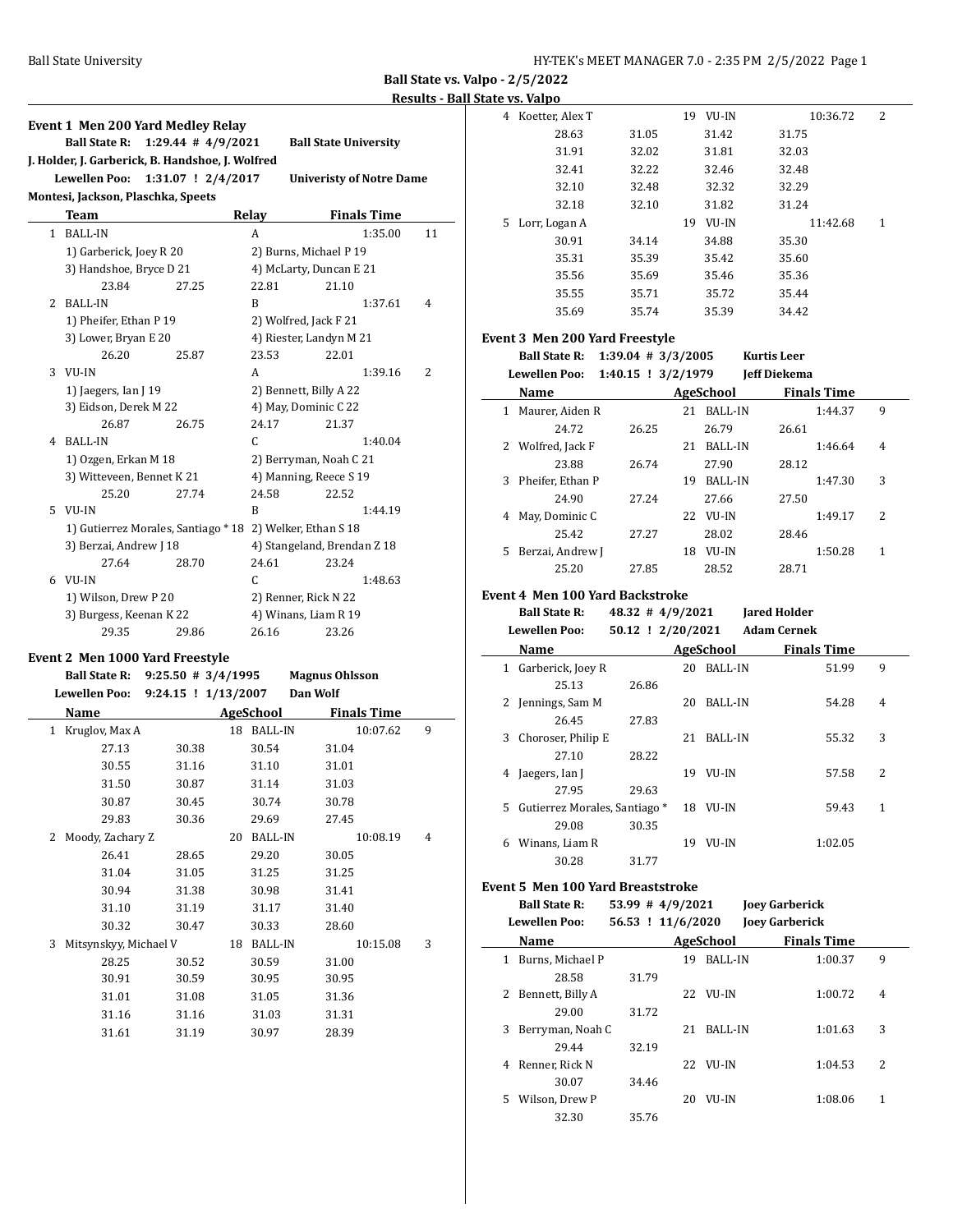| HY-TEK's MEET MANAGER 7.0 - 2:35 PM 2/5/2022 Page 2 |
|-----------------------------------------------------|
|-----------------------------------------------------|

**Ball State vs. Valpo - 2/5/2022**

**State vs. Valpo** 

|     | Event 6 Men 200 Yard Butterfly                         |       |                                      |                     |                                   |                    |                |
|-----|--------------------------------------------------------|-------|--------------------------------------|---------------------|-----------------------------------|--------------------|----------------|
|     | Ball State R: 1:49.30 # 3/1/2012                       |       |                                      |                     | <b>Chris Krupa</b>                |                    |                |
|     |                                                        |       |                                      |                     |                                   |                    |                |
|     | Name AgeSchool Finals Time                             |       |                                      |                     |                                   |                    |                |
|     | 1 Germain, Eli J                                       |       |                                      | 19 BALL-IN          |                                   | 1:56.30            | 9              |
|     | 25.67                                                  | 29.08 |                                      | 30.09               | 31.46                             |                    |                |
|     | 2 Ketcham, Jackson C                                   |       |                                      | 20 BALL-IN          |                                   | 1:56.85            | 4              |
|     | 26.48                                                  | 29.48 |                                      | 30.12               | 30.77                             |                    |                |
|     | 3 Riester, Landyn M                                    |       |                                      | 21 BALL-IN          |                                   | 1:59.83            | 3              |
|     | 26.77                                                  | 30.21 |                                      | 30.88               | 31.97                             |                    |                |
|     | 4 Welker, Ethan S                                      |       |                                      | 18 VU-IN            |                                   | 2:02.82            | 2              |
|     | 27.19                                                  | 30.81 |                                      | 32.23               | 32.59                             |                    |                |
|     | 5 Burgess, Keenan K                                    |       |                                      | 22 VU-IN            |                                   | 2:13.72            | $\mathbf{1}$   |
|     | 28.53                                                  | 33.79 |                                      | 36.11               | 35.29                             |                    |                |
|     | Event 7 Men 50 Yard Freestyle                          |       |                                      |                     |                                   |                    |                |
|     | <b>Ball State R:</b>                                   |       | $20.24$ # 3/2/1995                   |                     | <b>Ben Christoffel</b>            |                    |                |
|     | <b>Lewellen Poo:</b>                                   |       |                                      |                     | 20.76 ! 11/18/2000 Kicker Vencill |                    |                |
|     | <b>Name</b>                                            |       |                                      |                     | AgeSchool Finals Time             |                    |                |
|     | 1 Chave, Owen S                                        |       |                                      | 20 BALL-IN          |                                   | 21.31              | 9              |
|     | 2 Short, Ryan A                                        |       |                                      | 22 BALL-IN          |                                   | 21.89              | 4              |
|     | 3 McLarty, Duncan E                                    |       |                                      | 21 BALL-IN          |                                   | 21.98              | 3              |
|     | 4 Eidson, Derek M                                      |       |                                      | 22 VU-IN            |                                   | 22.57              | $\overline{2}$ |
|     | 5 Stangeland, Brendan Z                                |       |                                      | 18 VU-IN            |                                   | 23.82              | $\mathbf{1}$   |
|     | 6 Renner, Rick N                                       |       |                                      | 22 VU-IN            |                                   | 25.31              |                |
|     |                                                        |       |                                      | 21 BALL-IN          |                                   | X21.57             |                |
|     | --- Handshoe, Bryce D<br>--- Ozgen, Erkan M            |       |                                      | 18 BALL-IN          |                                   | X22.26             |                |
|     |                                                        |       |                                      |                     |                                   |                    |                |
|     | Event 8 Men 100 Yard Freestyle<br><b>Ball State R:</b> |       |                                      |                     | Kurtis Leer                       |                    |                |
|     | <b>Lewellen Poo:</b>                                   |       | 44.75 # 3/3/2005<br>44.44 ! 2/4/2017 |                     | Tabahn Afrik                      |                    |                |
|     | Name                                                   |       |                                      |                     | <b>AgeSchool</b> Finals Time      |                    |                |
|     | 1 Chaye, Owen S                                        |       |                                      | 20 BALL-IN          |                                   | 46.81              | 9              |
|     | 21.95                                                  | 24.86 |                                      |                     |                                   |                    |                |
|     | 2 Wolfred, Jack F                                      |       |                                      | 21 BALL-IN          |                                   | 47.08              | 4              |
|     | 22.51                                                  | 24.57 |                                      |                     |                                   |                    |                |
|     | 3 White, Patrick S                                     |       |                                      | 21 BALL-IN          |                                   | 48.02              | 3              |
|     | 22.96                                                  | 25.06 |                                      |                     |                                   |                    |                |
| 4   | May, Dominic C                                         |       |                                      | 22 VU-IN            |                                   | 49.01              | 2              |
|     | 23.64                                                  | 25.37 |                                      |                     |                                   |                    |                |
|     | 5 Winans, Liam R                                       |       |                                      | 19 VU-IN            |                                   | 52.92              | 1              |
|     | 25.47                                                  | 27.45 |                                      |                     |                                   |                    |                |
|     | 6 Lorr, Logan A                                        |       |                                      | 19 VU-IN            |                                   | 56.59              |                |
|     | 27.10                                                  | 29.49 |                                      |                     |                                   |                    |                |
| --- | Riester, Landyn M                                      |       | 21                                   | BALL-IN             |                                   | X47.69             |                |
|     | 22.75                                                  | 24.94 |                                      |                     |                                   |                    |                |
|     | Witteveen, Bennet K                                    |       | 21                                   | BALL-IN             |                                   | X50.38             |                |
|     | 24.19                                                  | 26.19 |                                      |                     |                                   |                    |                |
|     | --- Manning, Reece S                                   |       |                                      | 19 BALL-IN          |                                   | X50.80             |                |
|     | 24.28                                                  | 26.52 |                                      |                     |                                   |                    |                |
|     |                                                        |       |                                      |                     |                                   |                    |                |
|     | <b>Event 9 Men 200 Yard Backstroke</b>                 |       |                                      |                     |                                   |                    |                |
|     | <b>Ball State R:</b>                                   |       | $1:48.22 \# 3/7/2020$                |                     | <b>Logan Ackley</b>               |                    |                |
|     | <b>Lewellen Poo:</b>                                   |       | 1:49.89 ! 2/20/2021                  |                     | <b>Adam Cernek</b>                |                    |                |
|     | Name                                                   |       |                                      | <b>AgeSchool</b>    |                                   | <b>Finals Time</b> |                |
|     | 1 Jennings, Sam M<br>27.80                             | 29.63 |                                      | 20 BALL-IN<br>31.01 | 30.33                             | 1:58.77            | 9              |

| 2  | Maurer, Aiden R               |       | 21 | <b>BALL-IN</b> |       | 2:00.51 | $\overline{4}$ |
|----|-------------------------------|-------|----|----------------|-------|---------|----------------|
|    | 29.06                         | 31.04 |    | 30.83          | 29.58 |         |                |
| 3  | Choroser, Philip E            |       | 21 | <b>BALL-IN</b> |       | 2:01.36 | 3              |
|    | 28.52                         | 31.12 |    | 31.31          | 30.41 |         |                |
| 4  | Jaegers, Ian J                |       | 19 | VU-IN          |       | 2:04.65 | 2              |
|    | 29.43                         | 31.63 |    | 31.89          | 31.70 |         |                |
| 5. | Wilson, Drew P                |       | 20 | VU-IN          |       | 2:10.92 | 1              |
|    | 30.65                         | 32.32 |    | 33.69          | 34.26 |         |                |
| 6  | Gutierrez Morales, Santiago * |       | 18 | VU-IN          |       | 2:12.34 |                |
|    | 31.75                         | 33.20 |    | 33.66          | 33.73 |         |                |
|    |                               |       |    |                |       |         |                |

#### **Event 10 Men 200 Yard Breaststroke**

**Ball State R: 1:56.98 # 3/7/2015 Joseph Morris Lewellen Poo: 2:02.57 ! 12/12/2009 Kevin Puskaric**

| <b>DUMUNUM 1 00.</b><br>$\frac{1}{2}$ .02.97 . $\frac{1}{2}$ .12/1909 . Revill I donal it |                       |       |    |                |       |                    |   |
|-------------------------------------------------------------------------------------------|-----------------------|-------|----|----------------|-------|--------------------|---|
|                                                                                           | Name                  |       |    | AgeSchool      |       | <b>Finals Time</b> |   |
| 1                                                                                         | Berryman, Noah C      |       | 21 | <b>BALL-IN</b> |       | 2:14.60            | 9 |
|                                                                                           | 30.73                 | 33.75 |    | 35.37          | 34.75 |                    |   |
| 2                                                                                         | Freiberger, Dillon G  |       | 20 | <b>BALL-IN</b> |       | 2:15.91            | 4 |
|                                                                                           | 30.59                 | 34.66 |    | 35.32          | 35.34 |                    |   |
| 3                                                                                         | Welker, Ethan S       |       | 18 | VU-IN          |       | 2:18.55            | 3 |
|                                                                                           | 30.98                 | 35.61 |    | 36.35          | 35.61 |                    |   |
| 4                                                                                         | Bennett, Billy A      |       | 22 | VU-IN          |       | 2:19.92            | 2 |
|                                                                                           | 31.69                 | 36.12 |    | 36.63          | 35.48 |                    |   |
| 5.                                                                                        | Kruglov, Max A        |       | 18 | <b>BALL-IN</b> |       | 2:20.54            | 1 |
|                                                                                           | 31.53                 | 34.98 |    | 36.91          | 37.12 |                    |   |
| 6                                                                                         | Stangeland, Brendan Z |       | 18 | VU-IN          |       | 2:24.63            |   |
|                                                                                           | 32.81                 | 37.20 |    | 37.46          | 37.16 |                    |   |

## **Event 11 Men 500 Yard Freestyle**

**Ball State R: 4:29.26 # 3/2/1995 Magnus Ohlsson**

**Lewellen Poo: 4:29.52 ! 3/1/1979 Jeff Diekema**

|   | Name              |       |    | AgeSchool      | Finals Time |   |
|---|-------------------|-------|----|----------------|-------------|---|
| 1 | Berzai, Andrew J  |       |    | 18 VU-IN       | 5:06.53     | 9 |
|   | 27.32             | 29.65 |    | 30.65          | 31.30       |   |
|   | 31.43             | 31.84 |    | 31.76          | 31.59       |   |
|   | 31.73             | 29.26 |    |                |             |   |
| 2 | Koetter, Alex T   |       | 19 | VU-IN          | 5:10.65     | 4 |
|   | 27.02             | 29.91 |    | 31.06          | 31.59       |   |
|   | 31.98             | 31.94 |    | 32.05          | 31.92       |   |
|   | 31.93             | 31.25 |    |                |             |   |
|   | Short, Ryan A     |       | 22 | BALL-IN        | X4:47.76    |   |
|   | 26.12             | 29.13 |    | 29.58          | 29.68       |   |
|   | 29.27             | 29.33 |    | 29.36          | 29.16       |   |
|   | 28.69             | 27.44 |    |                |             |   |
|   | Eddy, Alexander R |       | 21 | <b>BALL-IN</b> | X4:54.20    |   |
|   | 26.83             | 29.61 |    | 30.17          | 29.94       |   |
|   | 29.60             | 29.79 |    | 29.74          | 29.99       |   |
|   | 29.75             | 28.78 |    |                |             |   |
|   | Moody, Zachary Z  |       | 20 | <b>BALL-IN</b> | X4:58.66    |   |
|   | 26.96             | 30.18 |    | 30.84          | 31.04       |   |
|   | 30.41             | 30.32 |    | 30.36          | 30.34       |   |
|   | 29.66             | 28.55 |    |                |             |   |

#### **Event 12 Men 100 Yard Butterfly**

| <b>Ball State R:</b> | $48.37$ # 12/6/2019 |                    | <b>Ben Andrew</b>  |   |
|----------------------|---------------------|--------------------|--------------------|---|
| <b>Lewellen Poo:</b> |                     | 49.20 ! 11/22/2014 | Gianni Ferrero     |   |
| Name                 |                     | AgeSchool          | <b>Finals Time</b> |   |
| Eidson, Derek M      |                     | 22 VII-IN          | 54.02              | q |
| 24.80                | 29.22               |                    |                    |   |